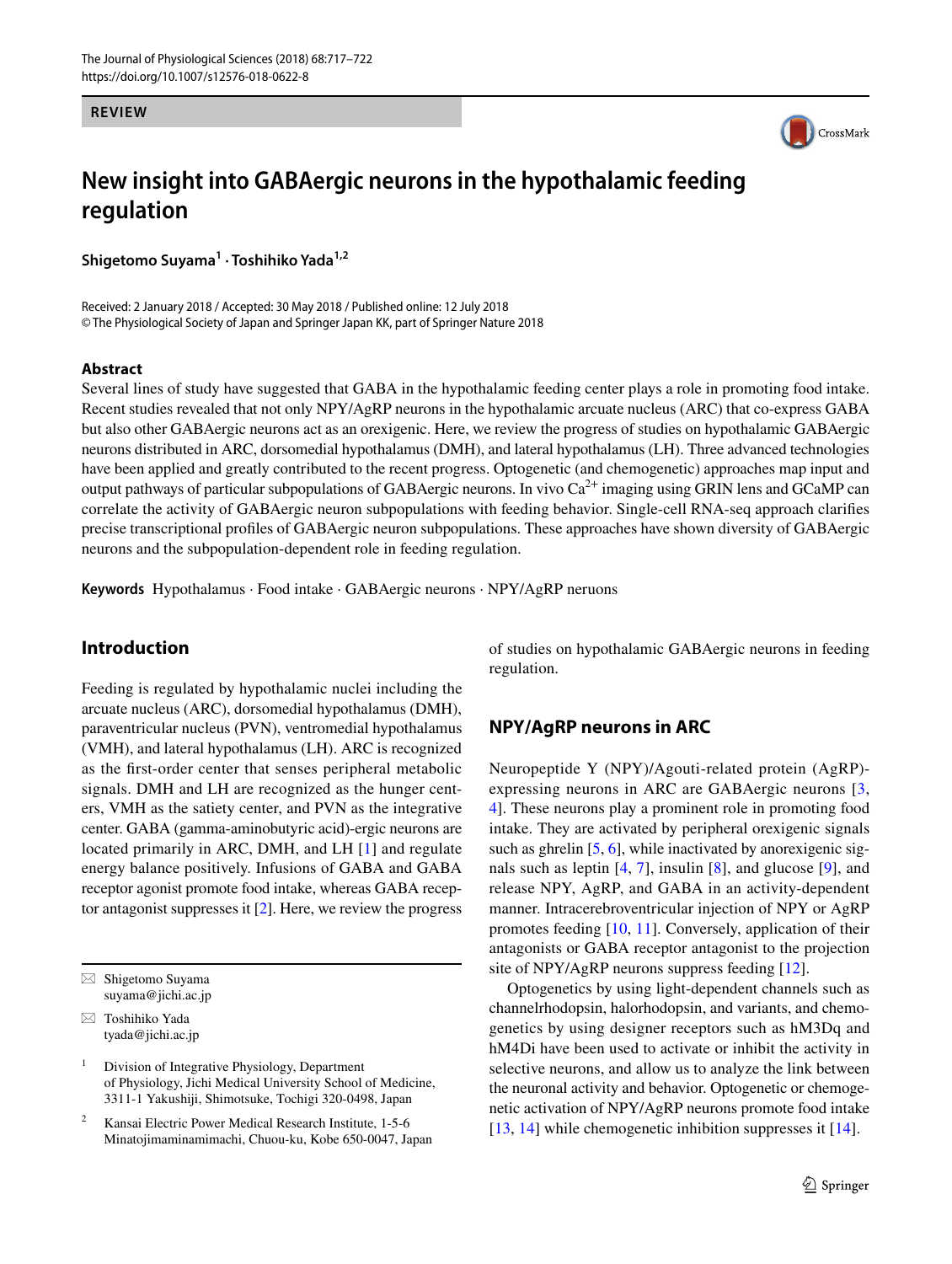A study using chemogenetic activation of NPY/AgRP neurons in NPY, GABA, and/or melanocortin receptor 4 (MC4R)-deficient mice revealed that ether NPY or GABA is needed to promote food intake in the early phase whereas AgRP plays a role in prolonging feeding [\[15](#page-4-12)].

Optogenetics could regulate membrane potential not only in cell bodies but also in axon terminals to generate action potentials and release neurotransmitters. This allows us to identify the neurons that receive monosynaptic transmission from channelrhodopsin-expressing presynaptic neurons. Moreover, this could reveal a behavior that is mediated by the neural circuit. Using this technique, it was determined that AgRP neurons monosynaptically project to the anterior bed nucleus of the stria terminalis (aBNST), PVN, LH, the paraventricular nucleus of thalamus (PVT), the central nucleus of amygdala (CeA), the periaqueductal gray (PAG) [\[16](#page-4-13)], and the parabrachial nucleus (PBN) [[17\]](#page-4-14). Among these projection sites, the aBNST, PVN, LH, and PVT were estimated to participate in the core forebrain feeding circuit, since presynaptic activation of AgRP neurons onto these nuclei promoted food intake [\[16](#page-4-13)]. Optogenetic activation of presynaptic terminals of AgRP neurons onto MC4R-expressing neurons in PVN but not in LH or aBNST-induced inhibitory postsynaptic current (IPSC) and promoted food intake, suggesting that AgRP neuron-derived hunger is mediated by MC4R neurons in PVN [[18](#page-4-15)]. This study also showed that MC4R was not expressed in oxytocin neurons and that oxytocin neurons and corticotropin-releasing hormone (CRH)-expressing neurons in PVN did not mediate AgRP neuron-derived hunger [[18\]](#page-4-15). This is, however, inconsistent with other reports. Atasoy et al. showed that food intake elicited by optogenetic activation of presynaptic terminal of AgRP was attenuated by additional optogenetic activation of oxytocin neurons in PVN [[19\]](#page-4-16). Immunohistochemical study showed that MC4R is expressed in oxytocin neurons and CRH neurons [[20](#page-4-17)] and that MC4R agonist, *α*-melanocyte stimulating hormone  $(\alpha$ -MSH), and melanotan II (MTII) activates PVN oxytocin neurons [[21–](#page-4-18)[23\]](#page-4-19).

Optogenetic activation of presynaptic terminals also clarifed the synaptic input onto AgRP neurons from other hypothalamic feeding regulatory nucleus. Glutamatergic neurons that express thyrotropin-releasing hormone (TRH) or pituitary adenylate cyclase-activating polypeptide (PACAP) in PVN but not in VMH and DMH send an excitatory synaptic input onto ARC AgRP neurons, whereas oxytocin, argininevasopressin (AVP), or CRH neurons in PVN do not [[24](#page-4-20)]. Chemogenetic activation of TRH or PACAP neurons in PVN promotes food intake via ARC AgRP neurons [\[24](#page-4-20)].

In vivo  $Ca^{2+}$  imaging with GRIN lens allows us to observe the activity of neurons in deep brain of free-moving mice. Food presentation without consumption acutely suppresses the neural activity of AgRP neurons of fasting mice [\[25,](#page-4-21) [26](#page-4-22)]. The suppression of neural activity was recovered

within 10 s but not completely. Several times of food presentation weakened the neural activity, reaching the silent state. Dummy food presentation transiently suppressed and immediately recovered the neural activity. These observations indicate that the fast neurotransmission (probably mediated by GABA) from a sensory system such as vision or smell play a role in regulating AgRP neurons, as well as nutrients and hormones from peripheral organs as a result of food consumption. GABAergic neurons in DMH were reported as one of the sources of the GABA to suppress AgRP neuron activity (see the section of [DMH](#page-2-0)).

#### **POMC neurons in ARC**

Approximately half of ARC POMC neurons expressed glutamic acid decarboxylase (GAD) 67, GAD 65, or vesicular GABA transporter (Vgat), the marker of GABAergic neurons, and a small potion of the neurons co-expressed vesicular glutamate transporter (Vglut)2 [[27–](#page-4-23)[29](#page-4-24)]. Additionally, GAD 67-positive POMC neurons increased while Vglut2 positive POMC neurons decreased in a postnatal developing period [[30](#page-4-25)]. Acute and chronic calorie restriction reduced the expression of GAD 67 mRNA, with lesser efect on GAD 65, whereas high-fat diet feeding or stress altered them in POMC neurons [[31](#page-4-26)]. However, the role of GABA release from POMC neurons still remains to be clarifed.

Direct GABAergic projection from NPY/AgRP neurons to POMC neurons in ARC has been detected by electron microscopy [[4\]](#page-4-1). Additionally, light-evoked IPSC was observed at POMC neurons in ARC from AgRP neuron selective channelrhodopsin-expressing mice, indicating that POMC neurons received functional synaptic connection from AgRP neurons [\[19](#page-4-16), [32\]](#page-4-27). However, AgRP neuronspecifc inhibition of GABA release by cell type specifc deletion of Vgat or expression of botulinum toxin did not alter IPSCs onto POMC neurons [\[33,](#page-4-28) [34](#page-4-29)], suggesting that GABAergic input from AgRP neurons to POMC neurons depends on the states of AgRP neuron activity.

### **Non‑NPY/AgRP, non‑POMC GABAergic neurons in ARC**

Although NPY/AgRP neurons and POMC neurons in ARC are established as the frst-order neurons in sensing leptin, the changes in body weight and food intake in mice defcient of leptin receptor (LepR) selectively in these neurons were smaller than in conventional LepR-deleted mice or Ob/Ob mice, indicating the frst-order neurons sensing leptin include new neurons other than NPY/AgRP neurons and POMC neurons. The mice defcient of LepR selectively in the neurons expressing Vgat, which is required for GABA release, showed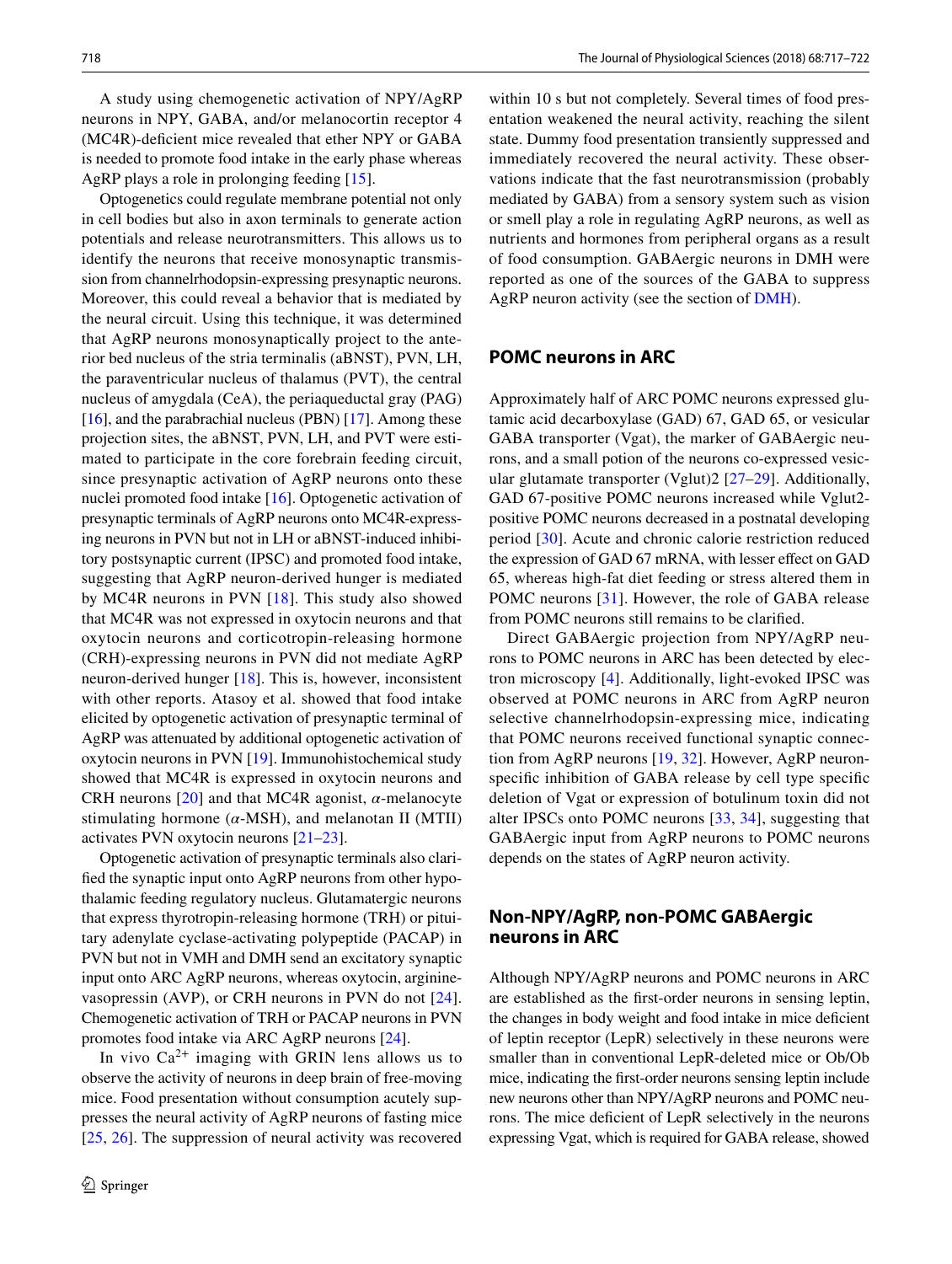similar increases in body weight and food intake with conventional LepR-deleted mice. In contrast, the mice defcient of LepR selectively in the Vglut-expressing neurons showed body weight and food intake comparable to wild-type littermates [\[1](#page-3-0)]. These results indicate that the frst-order neurons other than NPY/AgRP and POMC neurons are GABAergic.

The role of non-NPY/AgRP, non-POMC GABAergic neurons in feeding regulation was investigated by using several mice lines. The mice with disrupted GABA release from LepR neurons (LepR-Cre::Vgat<sup>flox/flox</sup>) increased body weight caused by increasing food intake and decreasing energy expenditure with lowering leptin sensitivity [[35](#page-4-30)]. Pancreas–duodenum homeobox 1 (Pdx-1) and Rat insulin promoter1 (RIP) are expressed in hypothalamic neurons, except for arcuate NPY/AgRP and POMC neurons [[36](#page-4-31)]. The mice disrupted GABA release from hypothalamic RIPexpressing neurons (RIP-Cre::Vgat<sup>flox/flox</sup>) were obese and extremely sensitive to DIO due to dysregulation of energy expenditure but not food intake. Leptin-induced thermogenesis, but not suppression of food intake, was attenuated in the mice. Most RIP-expressing neurons in ARC are GABAergic, and half of them are LepR-positive [[37](#page-5-0)]. The mice with disrupted GABA release from hypothalamic Pdx-1-expressing neurons (Pdx-1-Cre::Vgat<sup>flox/flox</sup>) showed decreased food intake and body weight in the postweaning period [\[38\]](#page-5-1). NPY-induced hyperphagia was attenuated in the mice  $[38]$  $[38]$ .

## <span id="page-2-0"></span>**GABAergic neurons in DMH**

DMH has been considered an orexigenic nucleus since its lesion decreased food intake and body weight. In DMH, however, the principal neuron that promotes food intake has not been identifed, in contrast to other feeding regulatory nuclei. A subpopulation of DMH GABAergic neurons expresses leptin receptor [\[1](#page-3-0)], which inhibits its activity while it is activated by lowering glucose [\[39\]](#page-5-2). These neurons projected to ARC POMC and NPY/AgRP neurons [[40\]](#page-5-3) and PVN neurons [\[39\]](#page-5-2). Optogenetic activation of GABAergic neurons in DMH showed an increase in food consumption partly via inhibition of PVN neurons [\[39](#page-5-2)]. DMH GABAergic neuron projecting to NPY/AgRP neurons expressed leptin receptor while that projecting to POMC neurons did not. Leptin receptor-expressing GABAergic neurons were activated in response to food presentation, which is associated with acute inhibition of NPY/AgRP neurons [[40\]](#page-5-3).

# **GABAergic neurons in LH**

Resent studies revealed that three types of GABAergic neurons in LH are associated with feeding behavior. A subpopulation of GABAergic neurons in LH is melanin-concentrating

hormone (MCH)-expressing neurons, which also expresses GAD67 and LepR. MCH is an orexigenic neuropeptide that inhibits other hypothalamic neurons [\[41\]](#page-5-4). Local injection of MCH to PVN or DMH promotes food intake and body weight gain  $[42-45]$  $[42-45]$  $[42-45]$ . A chronic infusion of MCH or activation of MCH receptor 1 also increases food intake and body weight gain, and elevates the level of insulin and leptin [[46,](#page-5-7) [47](#page-5-8)]. Conversely, the mice lacking MCH showed lean phenotype due to decreased food intake [[48](#page-5-9)]. Antagonism of MCH receptor 1 leads to sustained reduction in food intake and body weight gain [[47\]](#page-5-8).

Optogenetic activation of axonal projection from Pdx-1-expressing neuron in LH, which also expressed MCH, to PVN promote feeding, whereas it was abolished by disruption of GABA release by deletion of Vgat [[49](#page-5-10)].

Optogenetic activation of Vgat-positive GABAergic neurons in LH produces appetitive and consummatory behavior [[50\]](#page-5-11). In this report, it is also shown that the Vgat-positive GABAergic neurons were distinct from MCH or orexin neurons. However, it is still not clear whether MCH neurons do not express Vgat. Additionally, in vivo  $Ca^{2+}$  imaging revealed that the GABAergic neurons from a distinct population that encodes appetitive behavior while others do consummatory behavior [[50\]](#page-5-11).

# **Single‑cell RNA‑seq analysis in hypothalamic GABAergic neurons**

Single-cell RNA-seq technique is quite useful for distinguishing the hypothalamic neurons, since the hypothalamus lacks anatomical characteristics, such as distinct layering or repetitive organization observed in cortical or cerebral neurons. Romanov et al. applied this technique to neural populations of PVN, anterior hypothalamic nucleus (AHA), SCN, DMH, VMH, and ARC [\[51](#page-5-12)]. This analysis found 15 clusters of GABAergic neurons, which expressed Gad1, Gad2, and Slc32a1. The 15 clusters included the neurons expressing AgRP/NPY, somatostatin, corticotropin-releasing hormone (CRH), and POMC. Notably, four out of 15 GABAergic neuron clusters showed dopaminergic transcript tyrosine hydroxylase, Slc18a2 (encoding vesicular monoamine transporter 2, VMAT2) and, in some cases, Slc6a3 (encoding dopamine transporter 1, DAT), suggesting that these neuron clusters co-express dopaminergic and GABAergic phenotypes. The GABAergic (Slc17a6-positive) neurons in the ARC and the median eminence were classifed into 18 clusters by using single-cell RNA-seq [[37](#page-5-0)]. This analysis frstly observed two subtypes of the AgRP neurons, somatostatin (SST)-positive and -negative ones. Additionally, AgRP-negative SST neuron subpopulation showed a similar transcriptional profle as that of AgRP neurons, and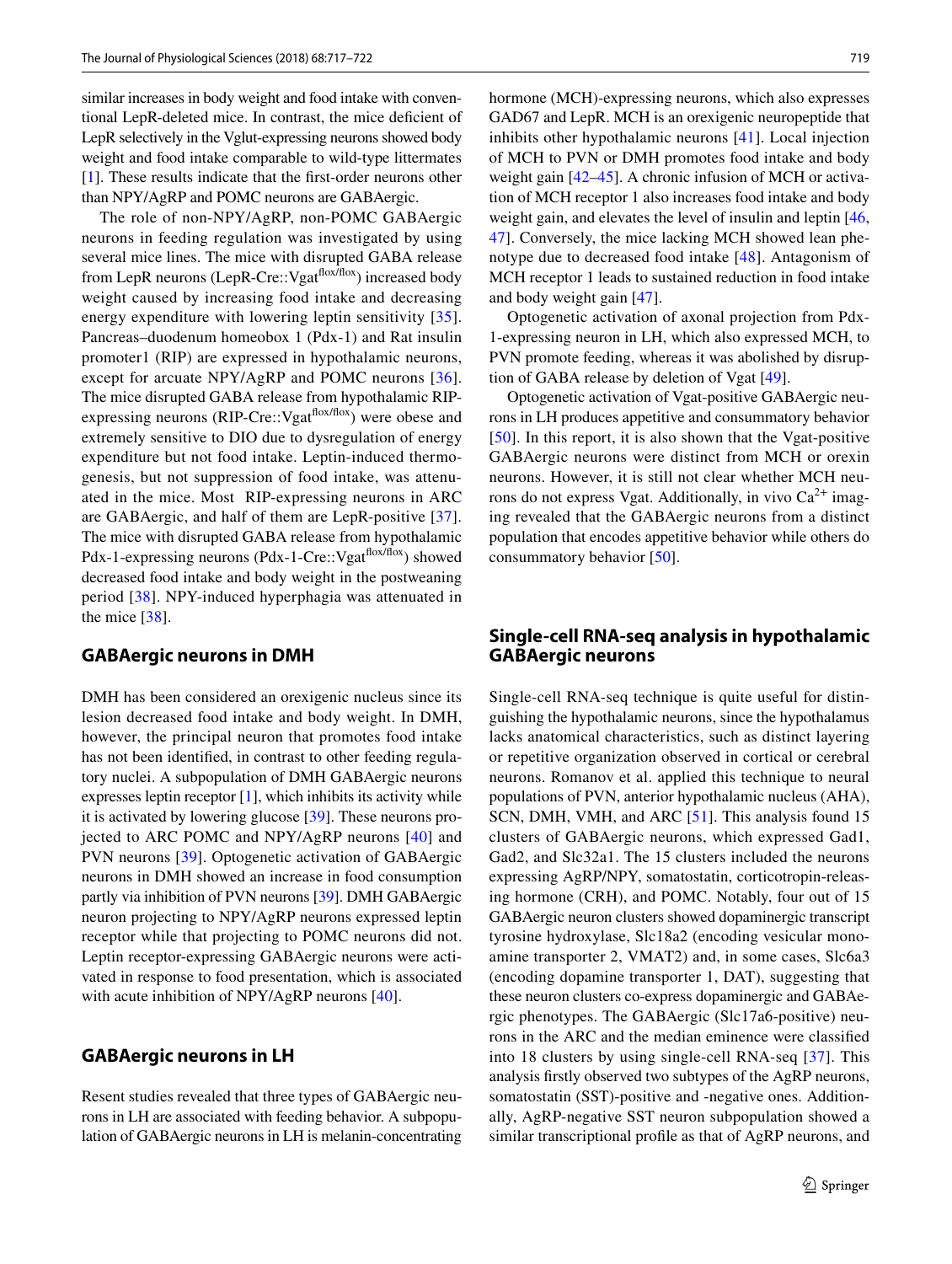

<span id="page-3-2"></span>**Fig. 1** Schematic overview of circuit of GABAergic neurons in hypothalamus in feeding regulation. *Orange* indicates GABAergic and *blue* indicates glutamatergic neurons. The *dotted lines* indicate nuclei. *ARC* arcuate nucleus, *PVN* paraventricular nucleus of hypothalamus, *DMH* dorsomedial hypothalamus, *VMH* ventromedial hypothalamus, *LH* lateral hypothalamus, *CeA* central nucleus of amygdala, *aBNST* anterior bed nucleus of the stria terminalis, *PVT* paraventricular nucleus of thalamus, *PAG* periaqueductal gray, *PBN* parabrachial

chemogenetic activation of SST neurons in ARC promoted food intake, similarly to activation of AgRP neurons [[37\]](#page-5-0).

These studies showed the diversity of GABAergic neurons in hypothalamus, and demonstrated that the single-cell RNA-seq is a useful method for exploring new subpopulations of neurons.

# **Perspectives**

In the past 5 years, the optogenetic approach has successfully illustrated the neural circuit of GABAergic neurons, particularly GABAergic NPY/AgRP neurons, in feeding regulation. This approach allows us to observe the functional synaptic contact among the neurons of interest and to illustrate the precise neural circuit (Fig. [1](#page-3-2)). However, the "optogenetically" functional contact is not equal to the "physiologically" functional connection, as suggested from the study of synaptic projection from NPY/AgRP neurons to POMC neurons in ARC [[34\]](#page-4-29). In vivo  $Ca^{2+}$  imaging is an effective tool for exploring the neurons that mediate specifc behaviors. These new techniques identifed an orexigenic GABAergic neuron subtype that expresses neither NPY nor AgRP. Intriguingly,

nucleus, *NPY* neuropeptide Y, *AgRP* agouti-related protein, *POMC* proopiomelanocortin, *Pdx-1* pancreas–duodenum homeobox 1, *RIP* rat insulin promoter1, *MC4R* melanocortin receptor 4, *PACAP* pituitary adenylate cyclase-activating polypeptide, *TRH* thyrotropinreleasing hormone, *CRH* corticotropin-releasing hormone, *Oxt* oxytocin, *LepR* leptin receptor, *MCH* melanin-concentrating hormone (color fgure online)

GABAergic neuron subtype that suppresses feeding has not been found by now. In this regard, it remains to be clarifed whether or not the GABAergic neurons project to orexigenic GABAergic neurons.

**Acknowledgements** This study was supported in part by the Grant-in-Aid for Innovative Areas (26670453 to T.Y.) from Japan Society of the Promotion of Science, and grants from Japan Diabetes Foundation to Toshihiko Yada. T.Y. is supported by Programs for Strategic Research Foundation at Private Universities 2011–2015 and 2013–2017 supported by the Ministry of Education, Culture, Sports, Science and Technology of Japan (MEXT), and the Advanced Research and Development Programs for Medical Innovation (AMED-CREST) from Japan Agency for Medical Research and development (AMED).

# **References**

- <span id="page-3-0"></span>1. Vong L, Ye C, Yang Z et al (2011) Leptin action on GABAergic neurons prevents obesity and reduces inhibitory tone to POMC neurons. Neuron 71:142–154. [https://doi.org/10.1016/j.neuro](https://doi.org/10.1016/j.neuron.2011.05.028) [n.2011.05.028](https://doi.org/10.1016/j.neuron.2011.05.028)
- <span id="page-3-1"></span>2. Meister B (2007) Neurotransmitters in key neurons of the hypothalamus that regulate feeding behavior and body weight. Physiol Behav 92:263–271.<https://doi.org/10.1016/j.physbeh.2007.05.021>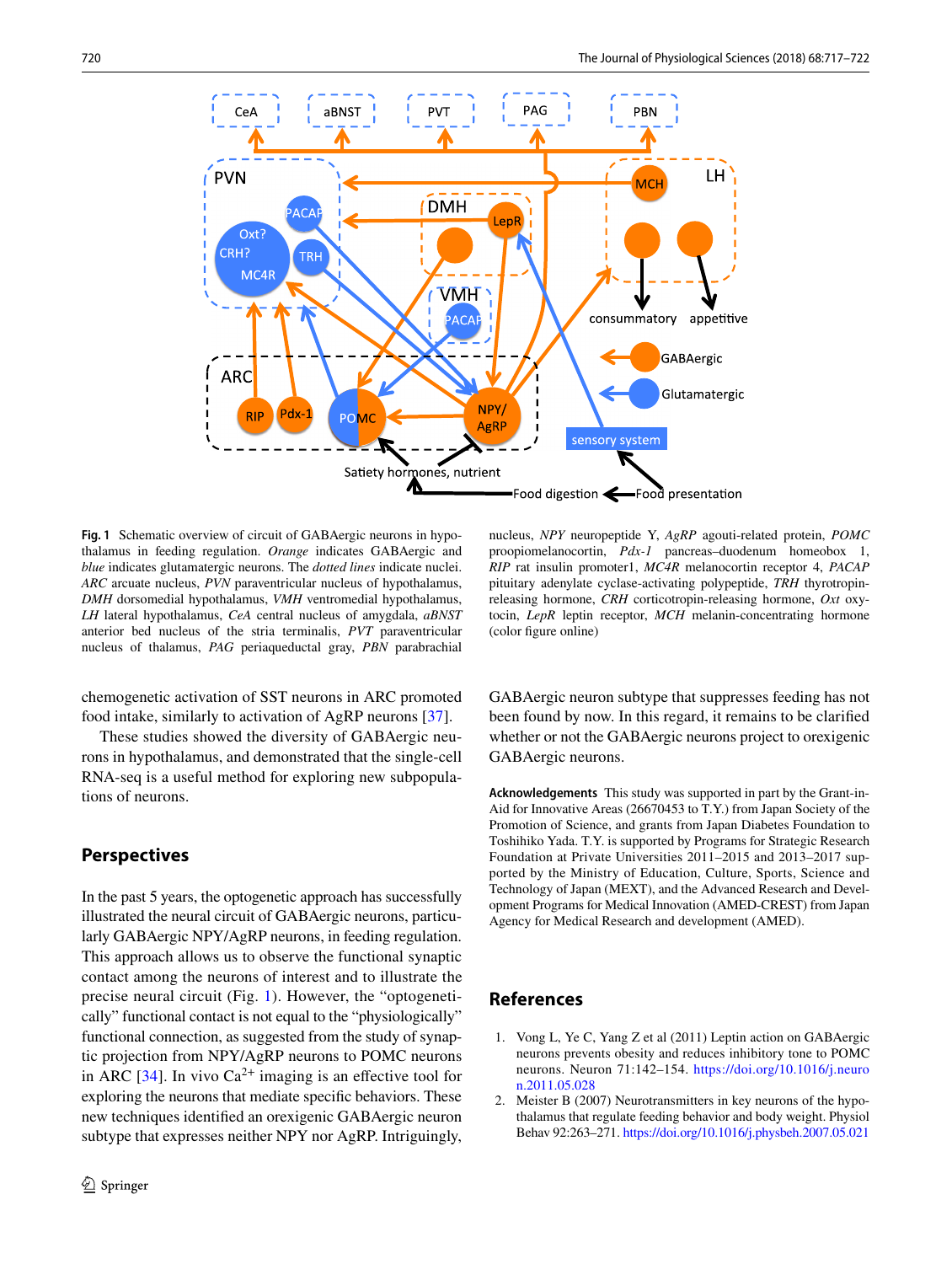- <span id="page-4-1"></span><span id="page-4-0"></span>4. Cowley MA, Smart JL, Rubinstein M et al (2001) Leptin activates anorexigenic POMC neurons through a neural network in the arcuate nucleus: abstract. Nature 411:480–484. [https://doi.](https://doi.org/10.1038/35078085) [org/10.1038/35078085](https://doi.org/10.1038/35078085)
- <span id="page-4-2"></span>5. Cowley MA, Smith RG, Diano S et al (2003) The distribution and mechanism of action of ghrelin in the CNS demonstrates a novel hypothalamic circuit regulating energy homeostasis. Neuron 37:649–661
- <span id="page-4-3"></span>6. Kohno D, Gao HZ, Muroya S et al (2003) Ghrelin directly interacts with neuropeptide-Y-containing neurons in the rat arcuate nucleus:  $Ca^{2+}$  signaling via protein kinase A and N-type channeldependent mechanisms and cross-talk with leptin and orexin. Diabetes 52:948–956
- <span id="page-4-4"></span>7. Kohno D, Nakata M, Maekawa F et al (2007) Leptin suppresses ghrelin-induced activation of neuropeptide Y neurons in the arcuate nucleus via phosphatidylinositol 3-kinase- and phosphodiesterase 3-mediated pathway. Endocrinology 148:2251–2263. [https](https://doi.org/10.1210/en.2006-1240) [://doi.org/10.1210/en.2006-1240](https://doi.org/10.1210/en.2006-1240)
- <span id="page-4-5"></span>8. Qiu J, Zhang C, Borgquist A et al (2014) Insulin excites anorexigenic proopiomelanocortin neurons via activation of canonical transient receptor potential channels. Cell Metab 19:682–693. <https://doi.org/10.1016/j.cmet.2014.03.004>
- <span id="page-4-6"></span>9. Parton L, Ye C, Coppari R et al (2007) Glucose sensing by POMC neurons regulates glucose homeostasis and is impaired in obesity. Nature 449:228–232
- <span id="page-4-7"></span>10. Stanley BG, Kyrkouli SE, Lampert S, Leibowitz SF (1986) Neuropeptide Y chronically injected into the hypothalamus: a powerful neurochemical inducer of hyperphagia and obesity. Peptides 7:1189–1192
- <span id="page-4-8"></span>11. Hagan MM, Rushing PA, Pritchard LM et al (2000) Long-term orexigenic effects of AgRP-(83—132) involve mechanisms other than melanocortin receptor blockade. Am J Physiol Regul Integr Comp Physiol 279:R47–R52. [https://doi.org/10.1152/ajpre](https://doi.org/10.1152/ajpregu.2000.279.1.R47) [gu.2000.279.1.R47](https://doi.org/10.1152/ajpregu.2000.279.1.R47)
- <span id="page-4-9"></span>12. Gehlert DR (1999) Role of hypothalamic neuropeptide Y in feeding and obesity. Neuropeptides 33:329–338. [https://doi.](https://doi.org/10.1054/npep.1999.0057) [org/10.1054/npep.1999.0057](https://doi.org/10.1054/npep.1999.0057)
- <span id="page-4-10"></span>13. Aponte Y, Atasoy D, Sternson SM (2011) AGRP neurons are sufficient to orchestrate feeding behavior rapidly and without training. Nat Neurosci 14:351–355. <https://doi.org/10.1038/nn.2739>
- <span id="page-4-11"></span>14. Krashes MJ, Koda S, Ye C et al (2011) Rapid, reversible activation of AgRP neurons drives feeding behavior in mice. J Clin Invest 121:1424–1428.<https://doi.org/10.1172/JCI46229>
- <span id="page-4-12"></span>15. Krashes MJ, Shah BP, Koda S, Lowell BB (2013) Rapid versus delayed stimulation of feeding by the endogenously released AgRP neuron mediators GABA, NPY, and AgRP. Cell Metab 18:588–595.<https://doi.org/10.1016/j.cmet.2013.09.009>
- <span id="page-4-13"></span>16. Betley JN, Cao ZFH, Ritola KD, Sternson SM (2013) Parallel, redundant circuit organization for homeostatic control of feeding behavior. Cell 155:1337–1350. [https://doi.org/10.1016/j.](https://doi.org/10.1016/j.cell.2013.11.002) [cell.2013.11.002](https://doi.org/10.1016/j.cell.2013.11.002)
- <span id="page-4-14"></span>17. Wu Q, Clark MS, Palmiter RD (2012) Deciphering a neuronal circuit that mediates appetite. Nature 483:594–597. [https://doi.](https://doi.org/10.1038/nature10899) [org/10.1038/nature10899](https://doi.org/10.1038/nature10899)
- <span id="page-4-15"></span>18. Garfeld AS, Li C, Madara JC et al (2015) A neural basis for melanocortin-4 receptor-regulated appetite. Nat Neurosci 18:863– 871.<https://doi.org/10.1038/nn.4011>
- <span id="page-4-16"></span>19. Atasoy D, Betley JN, Su HH, Sternson SM (2012) Deconstruction of a neural circuit for hunger. Nature 488:172–177. [https://doi.](https://doi.org/10.1038/nature11270) [org/10.1038/nature11270](https://doi.org/10.1038/nature11270)
- <span id="page-4-17"></span>20. Liu H, Kishi T, Roseberry AG et al (2003) Transgenic mice expressing green fuorescent protein under the control of the melanocortin-4 receptor promoter. J Neurosci 23:7143–7154
- <span id="page-4-18"></span>21. Olszewski PK, Wirth MM, Shaw TJ et al (2001) Role of alpha-MSH in the regulation of consummatory behavior: immunohistochemical evidence. Am J Physiol Regul Integr Comp Physiol 281:R673–R680. [https://doi.org/10.1152/ajpre](https://doi.org/10.1152/ajpregu.2001.281.2.R673) [gu.2001.281.2.R673](https://doi.org/10.1152/ajpregu.2001.281.2.R673)
- 22. Sabatier N, Caquineau C, Dayanithi G et al (2003) *α*-Melanocytestimulating hormone stimulates oxytocin release from the dendrites of hypothalamic neurons while inhibiting oxytocin release from their terminals in the neurohypophysis. J Neurosci 23:10351
- <span id="page-4-19"></span>23. Modi ME, Inoue K, Barrett CE et al (2015) Melanocortin receptor agonists facilitate oxytocin-dependent partner preference formation in the prairie vole. Neuropsychopharmacology 40:1856– 1865. <https://doi.org/10.1038/npp.2015.35>
- <span id="page-4-20"></span>24. Krashes MJ, Shah BP, Madara JC et al (2014) An excitatory paraventricular nucleus to AgRP neuron circuit that drives hunger. Nature. <https://doi.org/10.1038/nature12956>
- <span id="page-4-21"></span>25. Chen Y, Lin YC, Kuo TW, Knight ZA (2015) Sensory detection of food rapidly modulates arcuate feeding circuits. Cell 160:829– 841.<https://doi.org/10.1016/j.cell.2015.01.033>
- <span id="page-4-22"></span>26. Betley JN, Xu S, Cao ZFH et al (2015) Neurons for hunger and thirst transmit a negative-valence teaching signal. Nature 521:180–185. <https://doi.org/10.1038/nature14416>
- <span id="page-4-23"></span>27. Hentges ST, Otero-Corchon V, Pennock RL et al (2009) Proopiomelanocortin expression in both GABA and glutamate neurons. J Neurosci 29:13684–13690. [https://doi.org/10.1523/jneur](https://doi.org/10.1523/jneurosci.3770-09.2009) [osci.3770-09.2009](https://doi.org/10.1523/jneurosci.3770-09.2009)
- 28. Jarvie BC, Hentges ST (2012) Expression of GABAergic and glutamatergic phenotypic markers in hypothalamic proopiomelanocortin neurons. J Comp Neurol 520:3863–3876. [https://doi.](https://doi.org/10.1002/cne.23127) [org/10.1002/cne.23127](https://doi.org/10.1002/cne.23127)
- <span id="page-4-24"></span>29. Wittmann G, Hrabovszky E, Lechan RM (2013) Distinct glutamatergic and GABAergic subsets of hypothalamic pro-opiomelanocortin neurons revealed by in situ hybridization in male rats and mice. J Comp Neurol 521:3287–3302. [https://doi.](https://doi.org/10.1002/cne.23350) [org/10.1002/cne.23350](https://doi.org/10.1002/cne.23350)
- <span id="page-4-25"></span>30. Dennison CS, King CM, Dicken MS, Hentges ST (2016) Agedependent changes in amino acid phenotype and the role of glutamate release from hypothalamic proopiomelanocortin neurons. J Comp Neurol 524:1222–1235.<https://doi.org/10.1002/cne.23900>
- <span id="page-4-26"></span>31. Jarvie BC, King CM, Hughes AR et al (2016) Caloric restriction selectively reduces the GABAergic phenotype of mouse hypothalamic proopiomelanocortin neurons. J Physiol. [https://doi.](https://doi.org/10.1113/JP273020) [org/10.1113/JP273020](https://doi.org/10.1113/JP273020)
- <span id="page-4-27"></span>32. Dicken MS, Hughes AR, Hentges ST (2015) Gad1 mRNA as a reliable indicator of altered GABA release from orexigenic neurons in the hypothalamus. Eur J Neurosci 42:2644–2653. [https://](https://doi.org/10.1111/ejn.13076) [doi.org/10.1111/ejn.13076](https://doi.org/10.1111/ejn.13076)
- <span id="page-4-28"></span>33. Tong Q, Ye CP, Jones JE et al (2008) Synaptic release of GABA by AgRP neurons is required for normal regulation of energy balance. Nat Neurosci 11:998–1000.<https://doi.org/10.1038/nn.2167>
- <span id="page-4-29"></span>34. Rau AR, Hentges ST (2017) The relevance of AgRP neuronderived GABA inputs to POMC neurons difers for spontaneous and evoked release. J Neurosci 37:7362–7372. [https://doi.](https://doi.org/10.1523/JNEUROSCI.0647-17.2017) [org/10.1523/JNEUROSCI.0647-17.2017](https://doi.org/10.1523/JNEUROSCI.0647-17.2017)
- <span id="page-4-30"></span>35. Xu Y, O'Brien WG, Lee CC et al (2012) Role of GABA release from leptin receptor-expressing neurons in body weight regulation. Endocrinology 153:2223–2233. [https://doi.org/10.1210/](https://doi.org/10.1210/en.2011-2071) [en.2011-2071](https://doi.org/10.1210/en.2011-2071)
- <span id="page-4-31"></span>36. Song J, Xu Y, Hu X et al (2010) Brain expression of cre recombinase driven by pancreas-specifc promoters. Genesis 48:628–634. <https://doi.org/10.1002/dvg.20672>